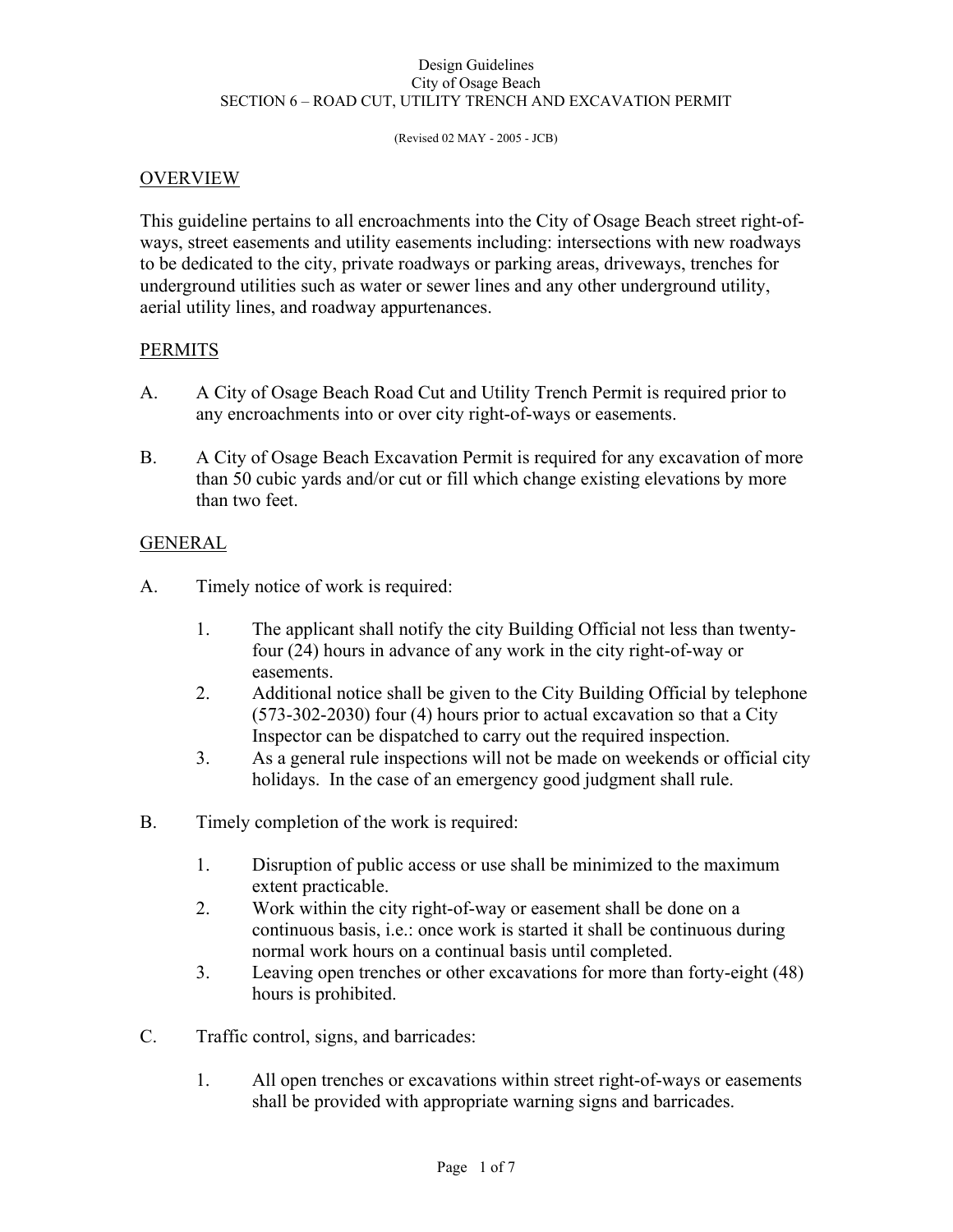#### Design Guidelines City of Osage Beach SECTION 6 – ROAD CUT, UTILITY TRENCH AND EXCAVATION PERMIT

- 2. If street traffic is interfered with appropriate flagman shall be provided.
- 3. All traffic control activities and devices shall conform to the U. S. Department of Transportation Manual of Uniform Control Devices.
- 4. If the excavated trench is to remain open or surface repairs to the street not completed prior to darkness appropriate warning lights shall be provided.
- 5. The applicant shall maintain all traffic control devices for the duration of the work.
- 6. At least one traffic lane shall be maintained in usable condition at all times.
- 7. All trenches within the traveled way shall be closed during nighttime hours.
- 8. No work will be permitted within the city right-of-way or easements over weekends or holiday periods.

## INTERSECTIONS, PARKING AREAS, AND DRIVEWAYS

- A. Prior to construction for all proposed intersections with new streets, parking areas and driveways the applicant shall:
	- 1. Obtain an encroachment permit.
	- 2. Submit a drawing showing horizontal and vertical alignment of the intersecting facility and all storm drainage facilities.
- B. Intersecting streets and parking areas shall conform to the City of Osage Beach Design Standards for width, alignment, and grade.
	- 1. Intersecting streets and parking areas shall have curb and gutters.
	- 2. Streets, parking areas and driveways shall intersect perpendicular to the city street to the maximum extent practicable.
- C. Minimum width for driveway entrances to commercial properties shall be twelve (12) feet for a one-way entrance and twenty-four (24) feet for two-way entrances. Minimum radius for flares shall be fifteen (15) feet.
- D. Driveways for private residences shall be a minimum of ten (10) feet of driving surface exclusive of flares. Minimum radius for flares shall be ten (10) feet.
- E. All entrances into city streets shall be designed and constructed to accommodate storm drainage run-off.
	- 1. Appropriate catch drains shall be provided to accommodate run-off from or into driveways.
	- 2. Where roadway ditches exist on the city street appropriate culverts, swales, or slotted drains shall be provided.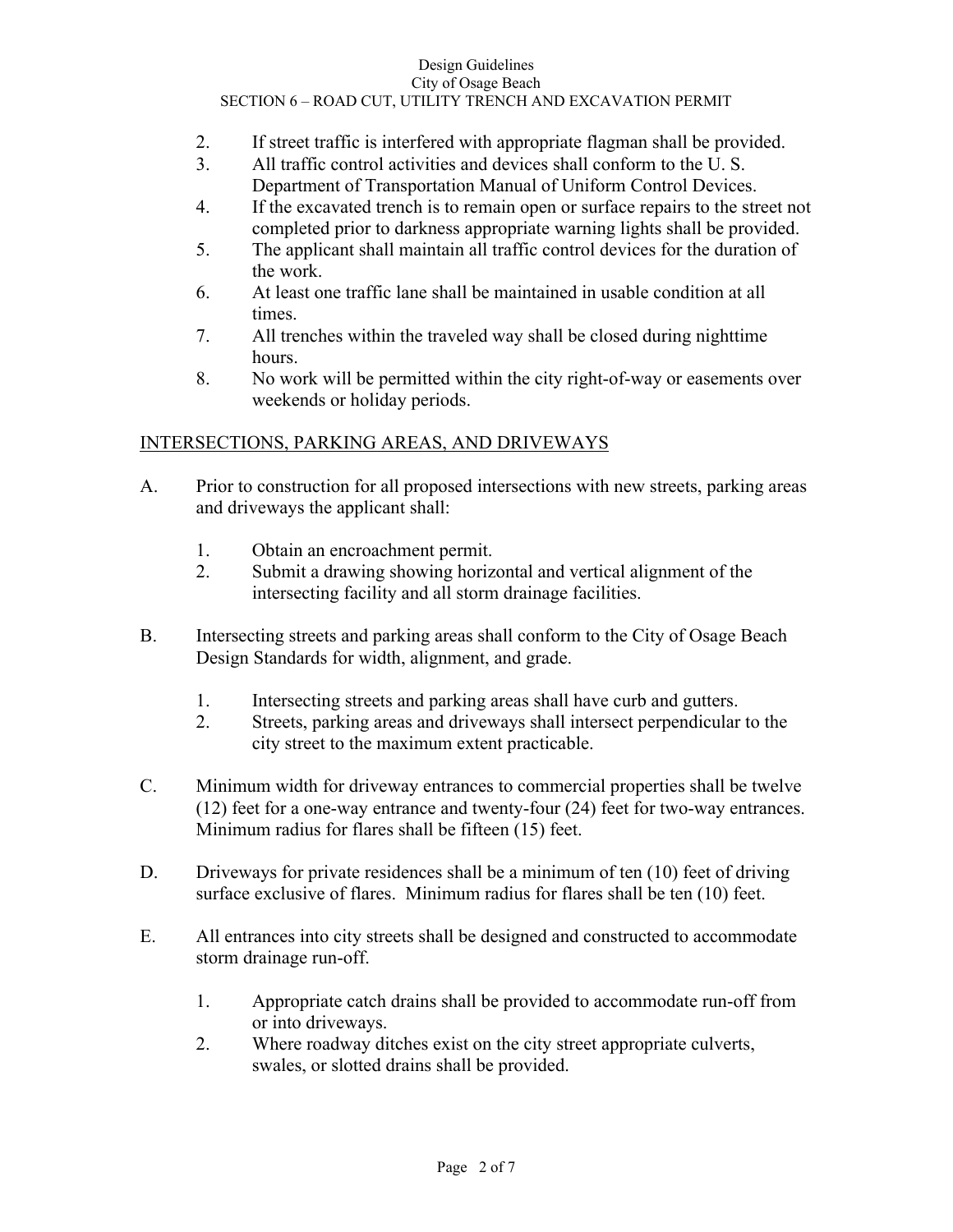## UTILITY TRENCHES

- A. Utility trenches traversing under a city roadway.
	- 1. Saw cut all pavement surfaces.
	- 2. All utility lines, except storm sewer, across city right-of-ways shall be incased in Schedule 40 or SDR 21 PVC sleeve.
	- 3. The sleeve shall be not less two inches in inside diameter larger than the maximum outside diameter of the widest dimension of the utility duct or pipe to be run through the sleeve.
	- 4. The minimum depth of cover of the sleeve shall be:
		- a. In accordance with Section 2 Water Systems for waterlines
		- b. In accordance with Section 3 Sewerage Design for sanitary sewer
		- c. In accordance with Section 4 Storm Drainage for storm sewer
		- d. 36 inches below finished pavement grade for all others or as described in this Section.
	- 5. The maximum depth of cover for all water and sewer lines shall be eight (8) feet unless specifically authorized in writing by the City Engineer.
	- 6. Select Backfill shall be installed:
		- a. From six inches below the utility to eighteen inches below the finished pavement grade for water, pressure sewer and primary power lines.
		- b. From four inches below the utility to 9 inches below the finished pavement grade for storm sewer and secondary power lines.

Select backfill shall be 95% of maximum density nominal  $\frac{1}{2}$  inch minus crushed rock conforming to MoDOT Section 1004, Grade D, Chat, pea gravel or Osage River Sand. Any material used shall have a PI of six or less.

- 6. Concrete Backfill:
	- a. Shall be installed from three inches below finished pavement grade to the top of the Select Backfill.
	- b. The top six inches of the concrete backfill shall be extended not less than twelve inches on each side of the utility trench.
	- c. Shall conform to MDOT Section 501, Concrete.
		- 1) Concrete shall be Class A-1
		- 2) Course aggregate shall be Gradation B
		- 3) Fine aggregate shall be Class A
		- 4) Cement shall be either Type I or III.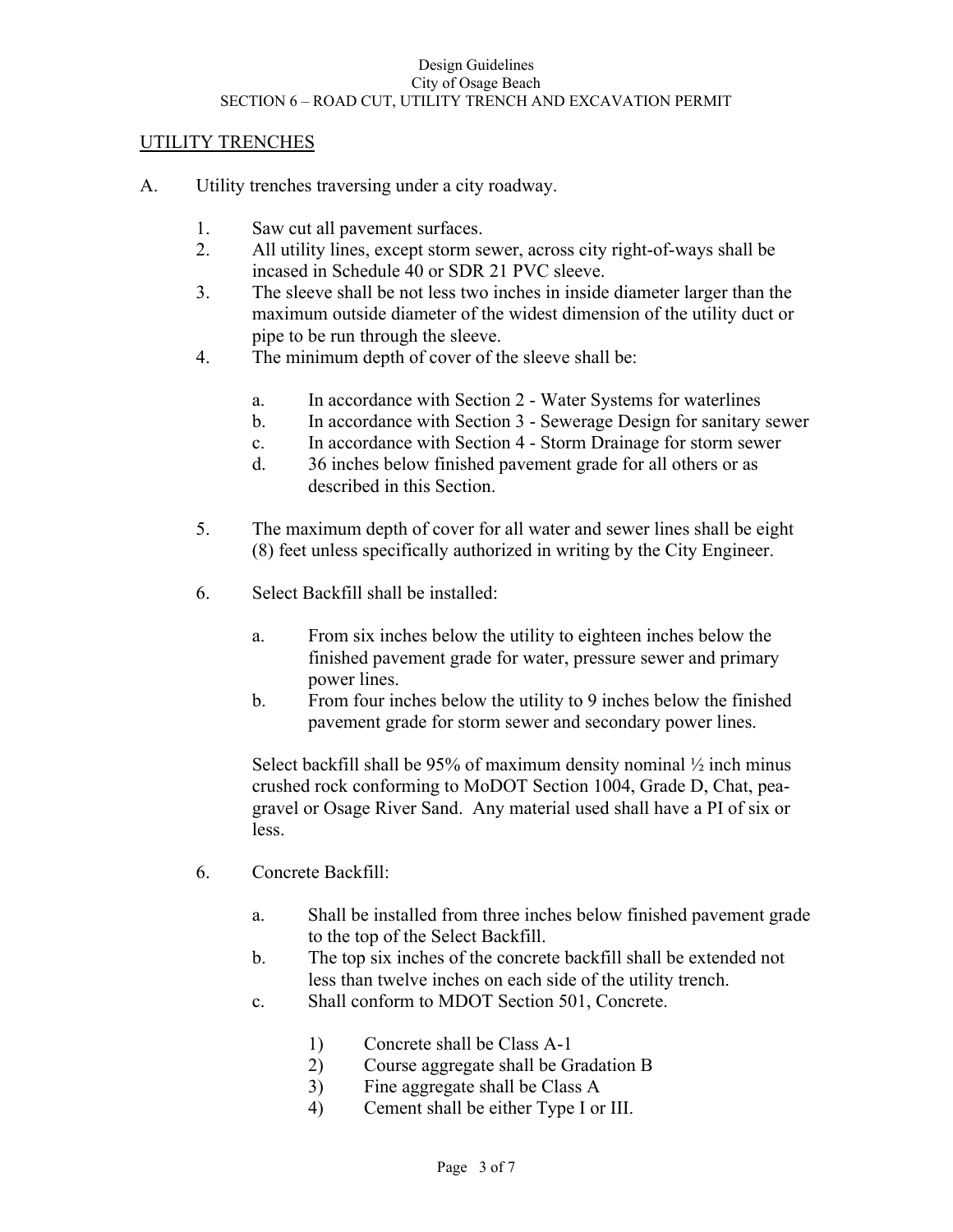#### Design Guidelines City of Osage Beach SECTION 6 – ROAD CUT, UTILITY TRENCH AND EXCAVATION PERMIT

- 5) An accelerator may be used in conformance with MoDOT Section 1054.5.
- 7. Asphalt Pavement
	- a. Shall be installed from the surface to three (3) inches below finished grade.
	- b. Asphalt pavement shall conform to MoDOT Section 403; Type 1B
	- c. Asphalt cement shall be AC-30
	- d. Concrete backfill as specified above maybe utilized in lieu of asphalt pavement with prior permission of the City Engineer.
	- e. Finish Tolerance the surface of the finished roadcut shall not exceed 1/4 inch below a ten (10) foot straight edge as measured below the straight edge.
- B. Utility trenches paralleling under a city roadway or parking area.
	- 1. Saw cut all pavement surfaces.
	- 2. The minimum depth of cover shall be:
		- a. In accordance with Section 2 Water Systems for waterlines
		- b. In accordance with Section 3 Sewerage Design for sanitary sewer
		- c. In accordance with Section 4 Storm Drainage for storm sewer
		- d. **24** inches below finished pavement grade for all others or as described in this Section.
	- 3. Select Backfill shall be installed:
		- a. From six inches below the utility to three (3) inches below the finished pavement grade.
		- b. Select backfill shall be 95% of maximum density nominal ½ inch minus crushed rock conforming to MoDOT Section 1004, Grade D, Chat, pea-gravel or Osage River Sand. Any material used shall have a PI of six or less.
	- 4. Asphalt Pavement
		- a. Shall be installed from the surface to three (3) inches below finished grade.
		- b. Asphalt pavement shall conform to MoDOT Section 403; Type 1B
		- c. Asphalt cement shall be AC-30
		- d. Concrete backfill as specified above maybe utilized in lieu of asphalt pavement with prior permission of the City Engineer.
		- e. Finish Tolerance the surface of the finished roadcut shall not exceed 1/4 inch below a ten (10) foot straight edge as measured below the straight edge.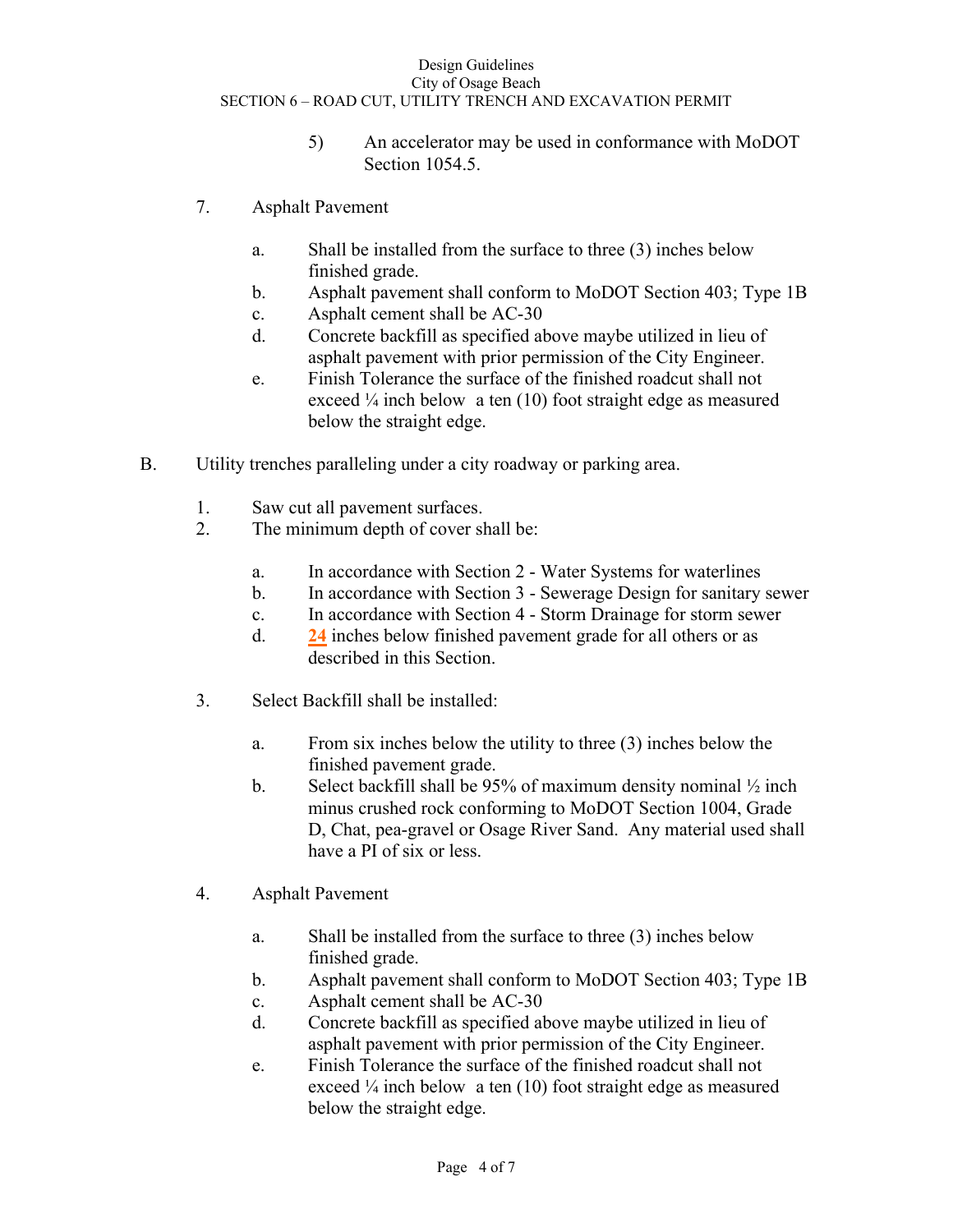- C. Utility trenches out of traffic area
	- 1. The minimum depth of cover shall be:
		- a. In accordance with Section 2 Water Systems for waterlines
		- b. In accordance with Section 3 Sewerage Design for sanitary sewer
		- c. In accordance with Section 4 Storm Drainage for storm sewer
		- d. 24 inches below finished pavement grade for all others or as described in this Section.
	- 3. Select Backfill shall be installed:
		- a. In accordance with Section 2 Water Systems for waterlines
		- b. In accordance with Section 3 Sewerage Design for sanitary sewer
		- c. In accordance with Section 4 Storm Drainage for storm sewer
		- d. 6 inches below the utility line to 12 inches above the utility line for all others.
	- 4. Backfill shall be granular material or select soil excavated from the trench, free of rocks over ½ inch in least dimension, foreign material or frozen earth.
		- a. Backfill shall be compacted to 95% of optimum density at optimum moisture content.
		- b. The surface shall be graded to smooth flowing lines blending into surrounding slopes.
	- 5. Restore disturbed surface area to pre-construction condition (seed  $\&$ mulch, decorative rock, etc.).
- D. Utility trenches more than 150 feet in length shall have an impervious clay or bentonite plug constructed at each terminus or intersection with other trenches to prevent water from following the trench line and creating drainage problems.
- E. Underground Primary Power Trenches. All electrical power of 480 volts AC or more is considered "primary power".
	- 1. All primary power shall be installed in Schedule 40 PVC conduit, or as approved by the City Engineer.
	- 2. Primary power trenches shall be a minimum of thirty-six (36) inches in depth.
	- 3. All primary power shall have a warning barrier of Portland cement concrete backfill a minimum of three (3) inches thick by the width of the trench located three inches above the power duct.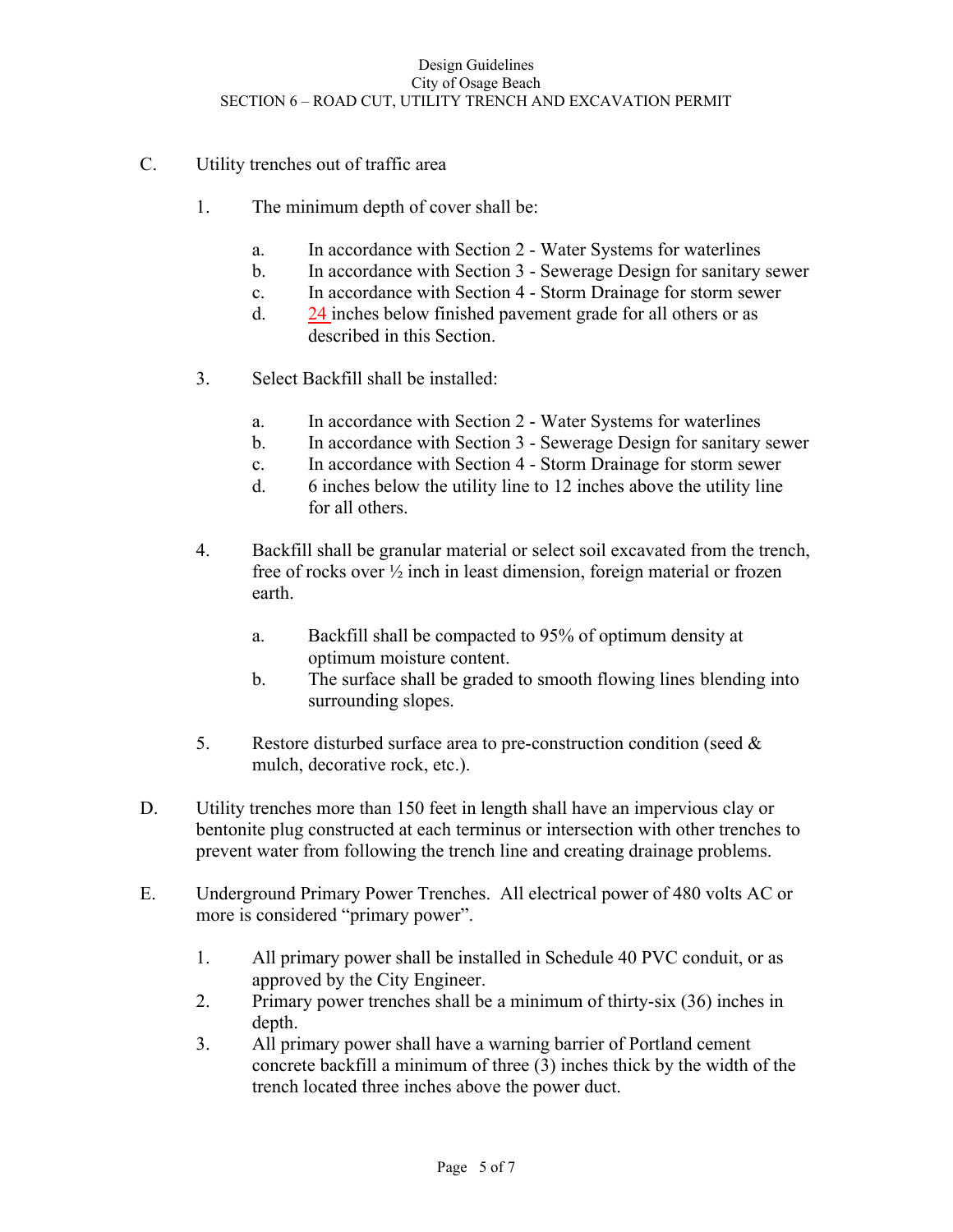- 4. An approved warning tape shall be installed six inches above the concrete barrier.
- 5. Where underground primary power crosses city utilities, the primary power shall be a minimum of one-foot below.
- 6. Where primary power line parallels a city utility line it shall be separated by a minimum of four feet.
- 7. In special circumstances with prior written approval of the City Engineer primary power may be run in the same trench as water or sewer lines, the primary power shall be in conduit and located not less than one-foot below the water or sewer line with the concrete barrier and warning tape in place.
- F. Underground Secondary Power Trenches, all electrical power less than 480 volts.
	- 1. Secondary power trenches shall be a minimum of twenty-four (24) inches of cover in depth.
	- 2. An approved warning tape shall be installed twelve inches above the duct.
	- 3. Underground secondary power ducts can be co-located with water or sewer lines if they are placed not less than one foot to the side and at or below the elevation of the water or sewer line.
	- 4. Where secondary power crosses water or sewer lines, the power shall be in conduit and shall be a minimum of one-foot below water or sewer lines.

# ROAD BORES

 In all location where the utility is to be installed under a paved area that has been constructed within the previous five (5) years, as determined by the city engineer, a road bore shall be constructed. The minimum depth of the bore shall be thirty-six (36) inches. All bores shall be sleeved as specified above.

# AERIAL UTILITIES

- A. Minimum vertical clearance for aerial utilities shall be a minimum of eighteen feet (18 ft. 0 in.) at the lowest point of crossing above the finished pavement grade of any city street.
- B. Utility poles shall not be located less than three (3) feet from the edge of pavement on city streets or parking areas.

# ROADWAY APPURTENANCES

- A. Traffic control signs shall be installed in accordance with US Department of Transportation and Federal Highway Administrations Uniform Manual of Traffic Control Devices.
- B. Other signs.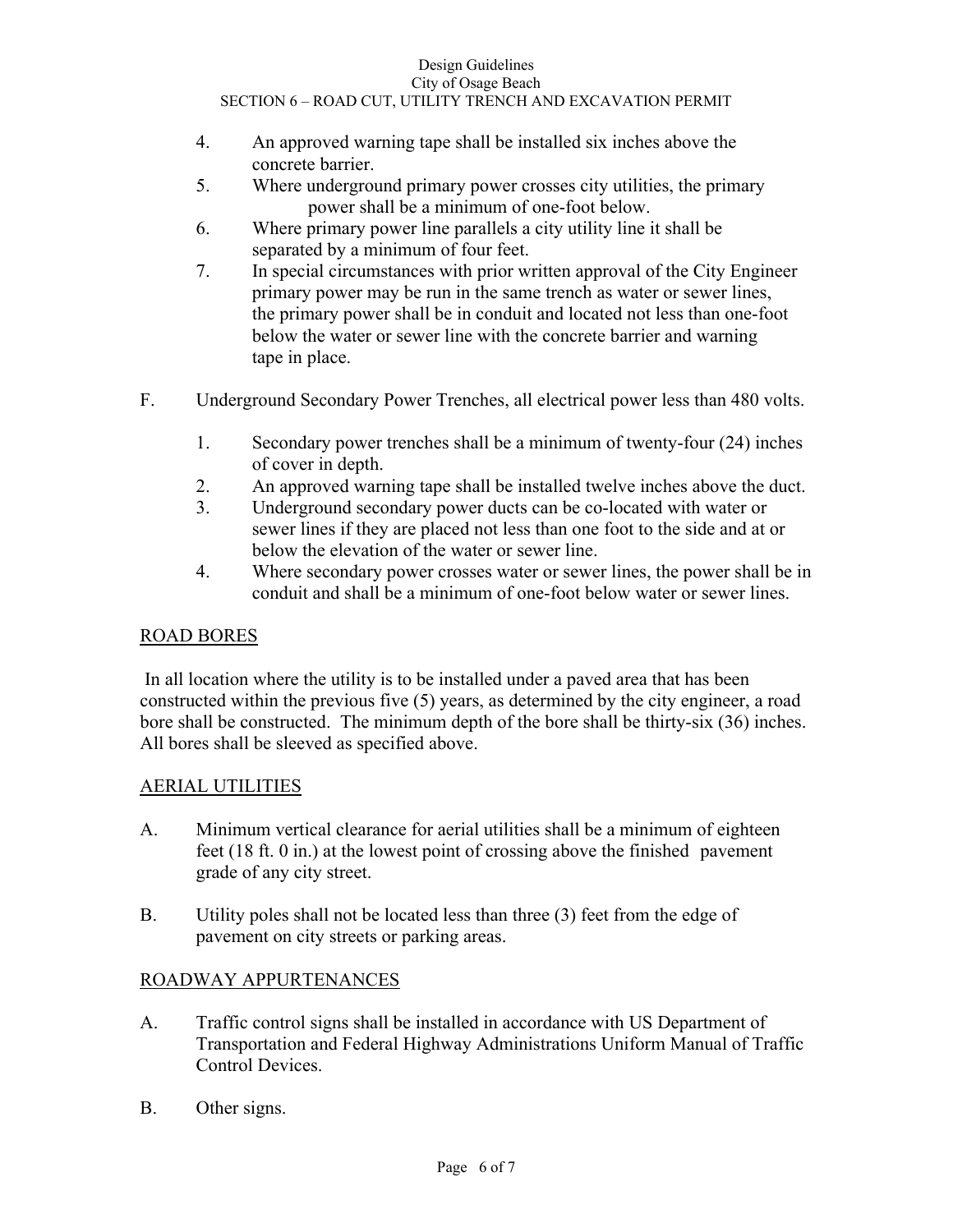- 1. A City of Osage Beach Sign Permit is required for all signs within city right-of-ways or easements except traffic control signs.
- C. No sign shall be installed within three (3) feet of the edge of pavement.
- D. Mailbox.
	- 1. Mailboxes and/or newspaper boxes shall not be located within twelve (12) inches of the edge of pavement on city streets.
	- 2. If the street has concrete curb and gutter the face of the mailbox shall not protrude into the roadway past the back of the curb.
	- 3. Mail and newspaper boxes shall be removed within thirty days of cessation of delivery service. If the box is unused and not removed the city will remove it at the owner's expense.
- E. Guard Rail or Crash Barrier
	- 1. Shall only be installed at locations where a severe traffic safety hazard exists and only with the approval of the City Engineer.
	- 2. Installation shall conform to MoDOT Specifications.

## **INSPECTIONS**

During the progress of the work each utility line shall be inspected by the Engineering Department prior to trench backfill.

## ROADCUT AND UTIITY TRENCH CONSTRUCTION DETAIL DRAWINGS

Construction details and sketches are attached.

END.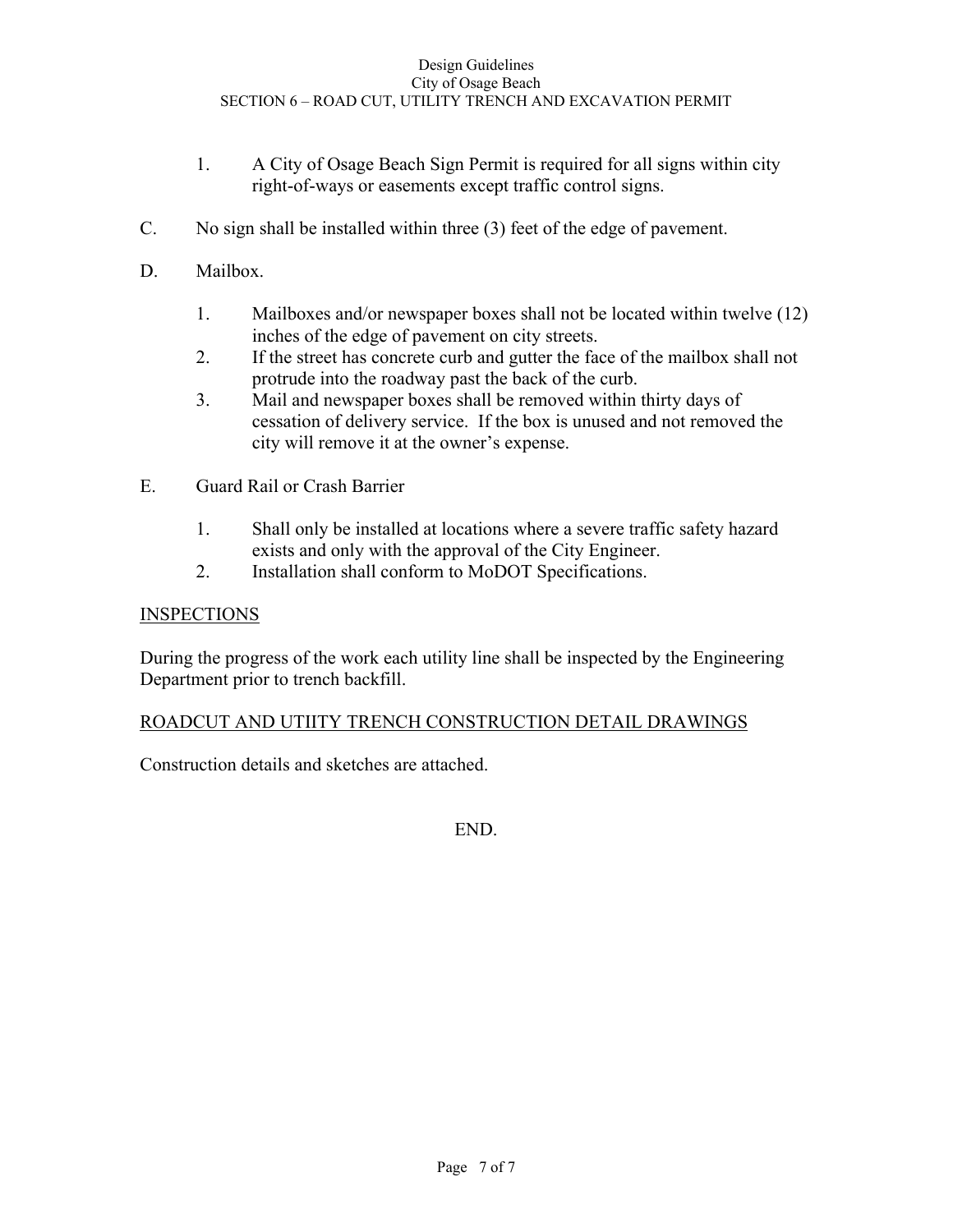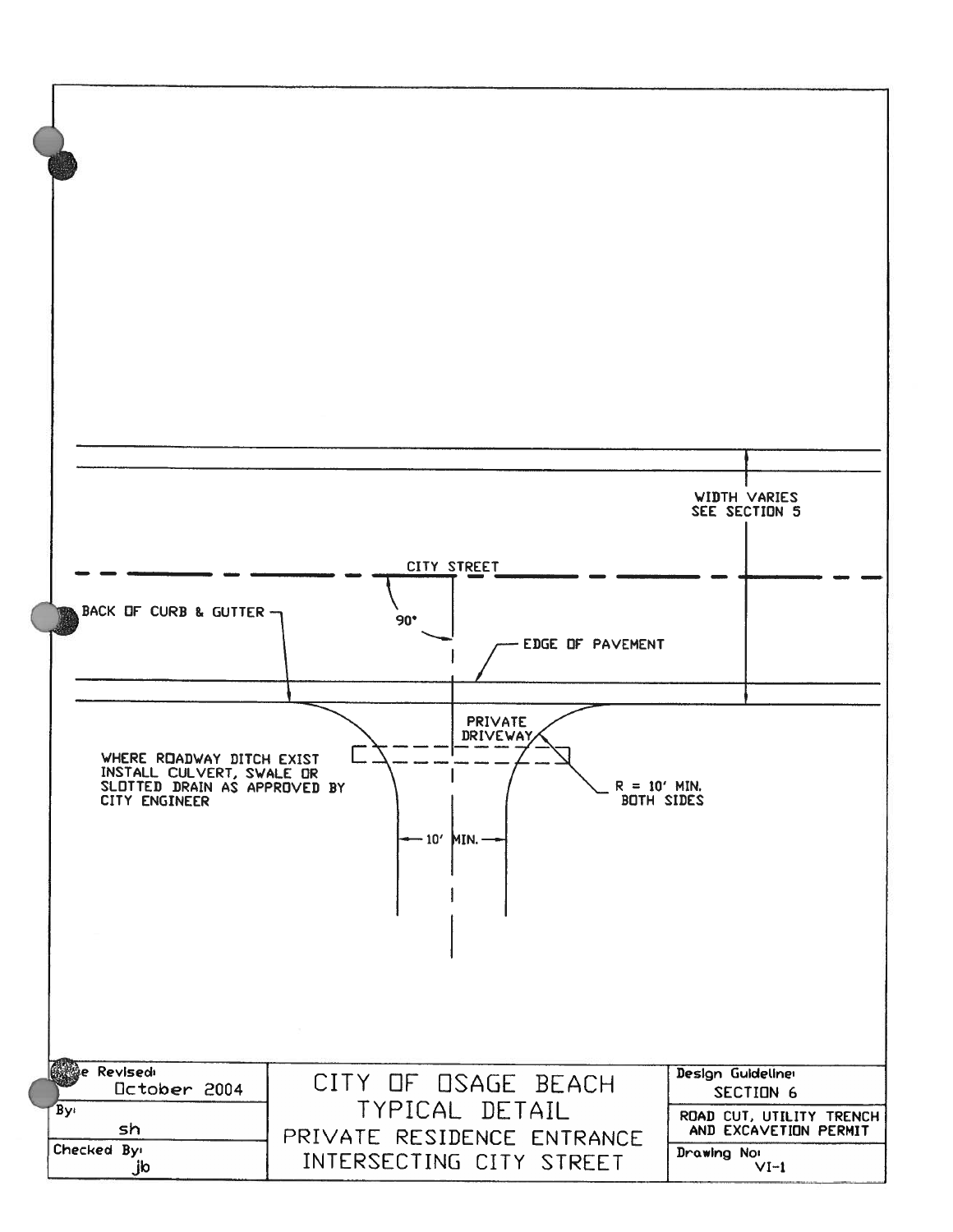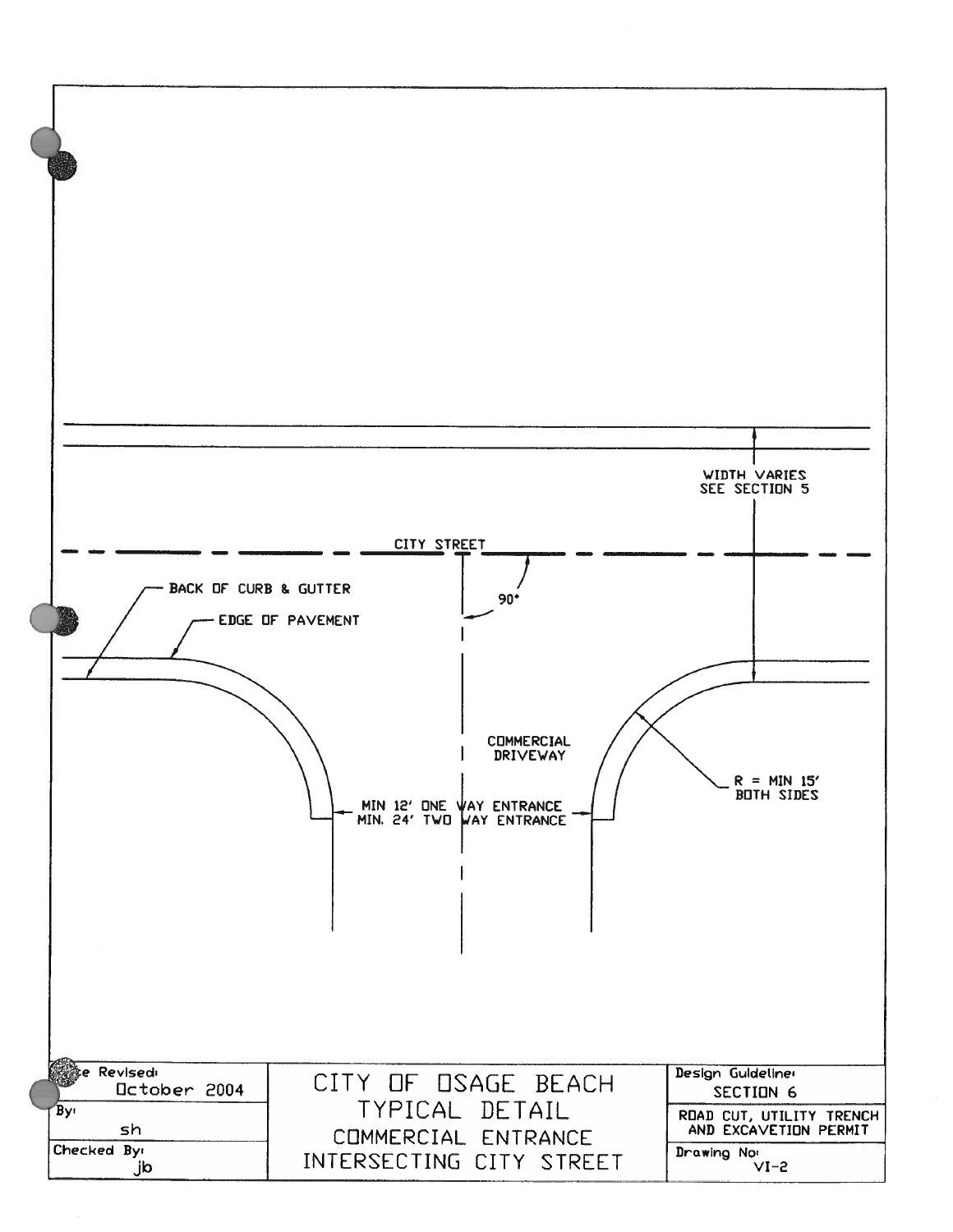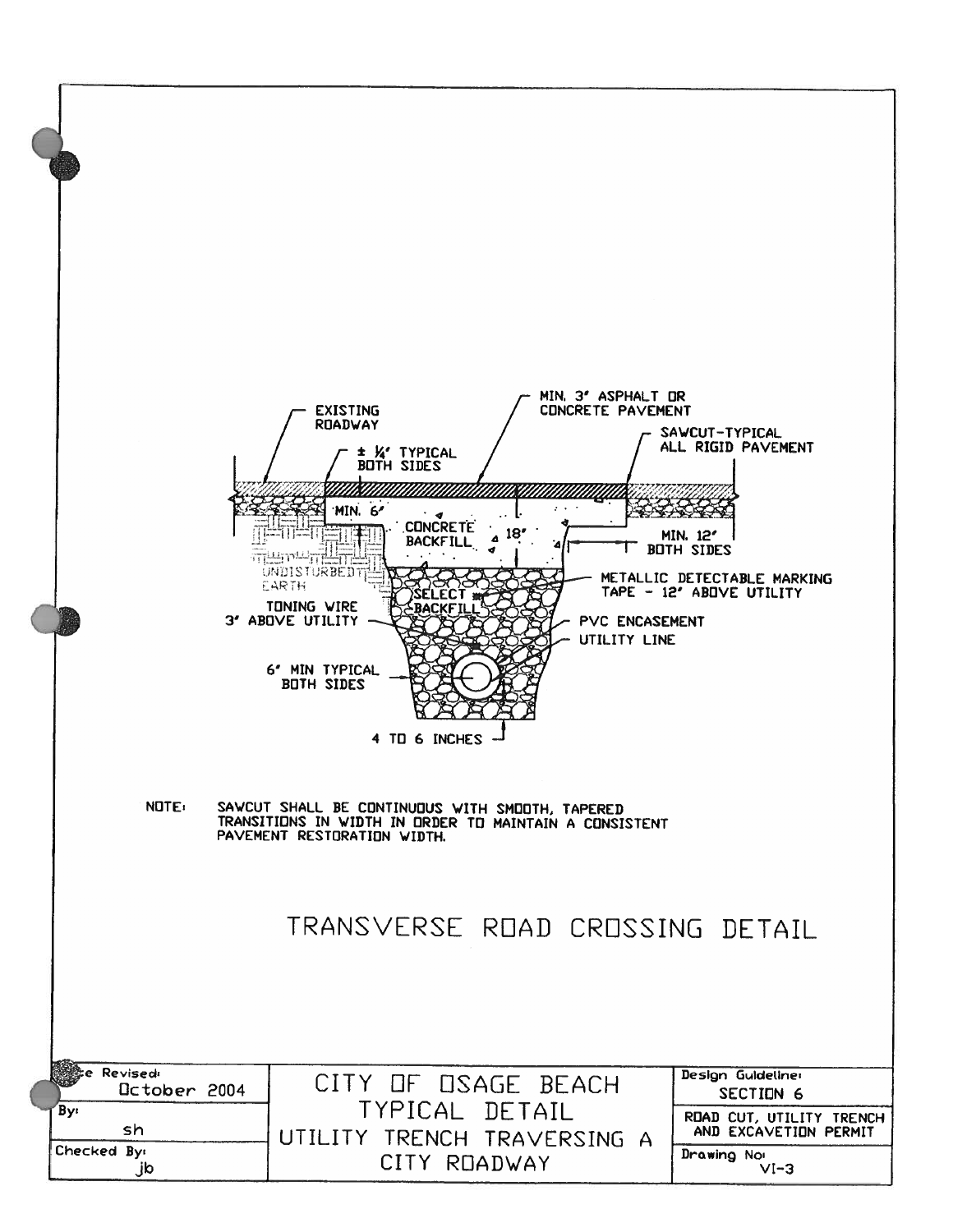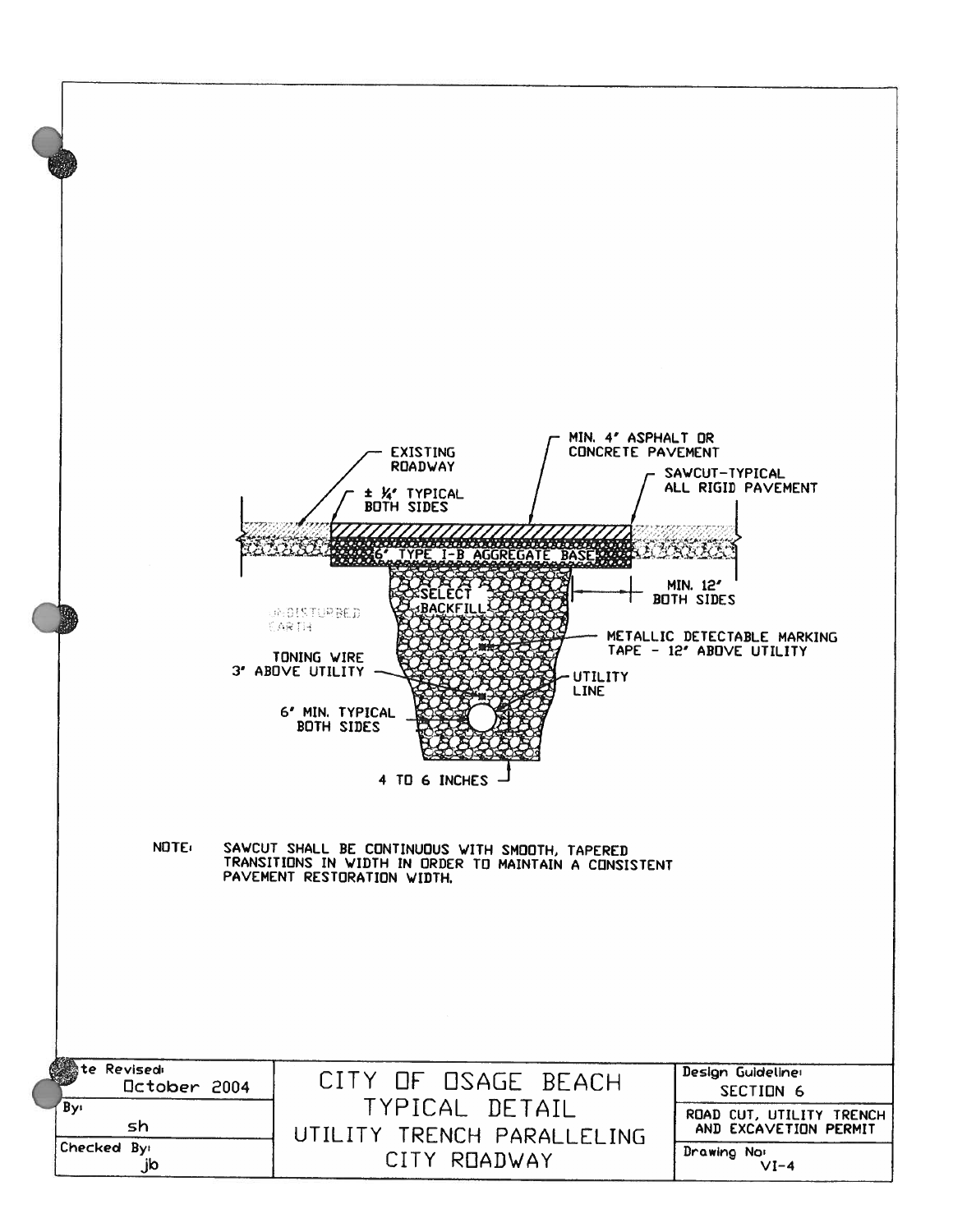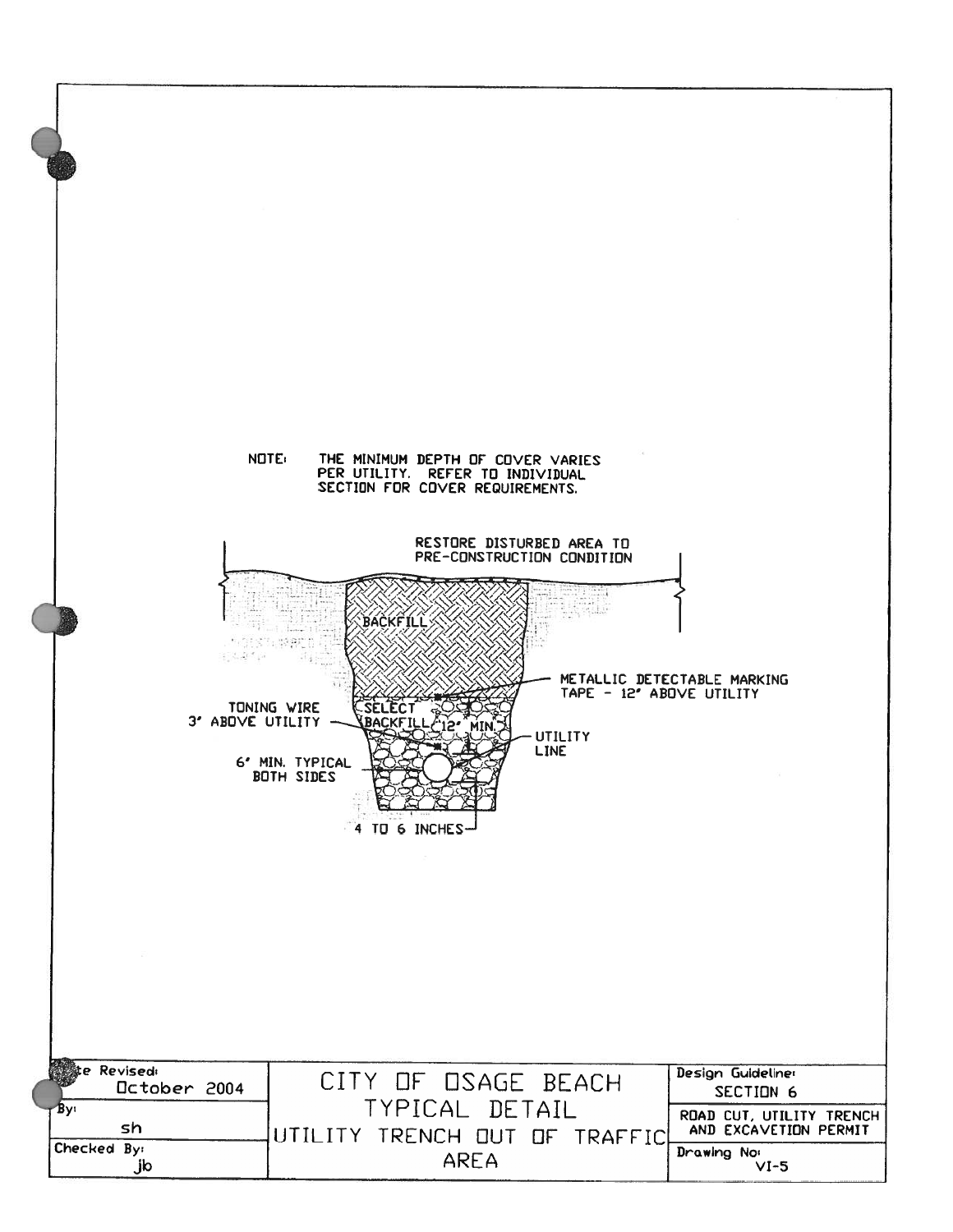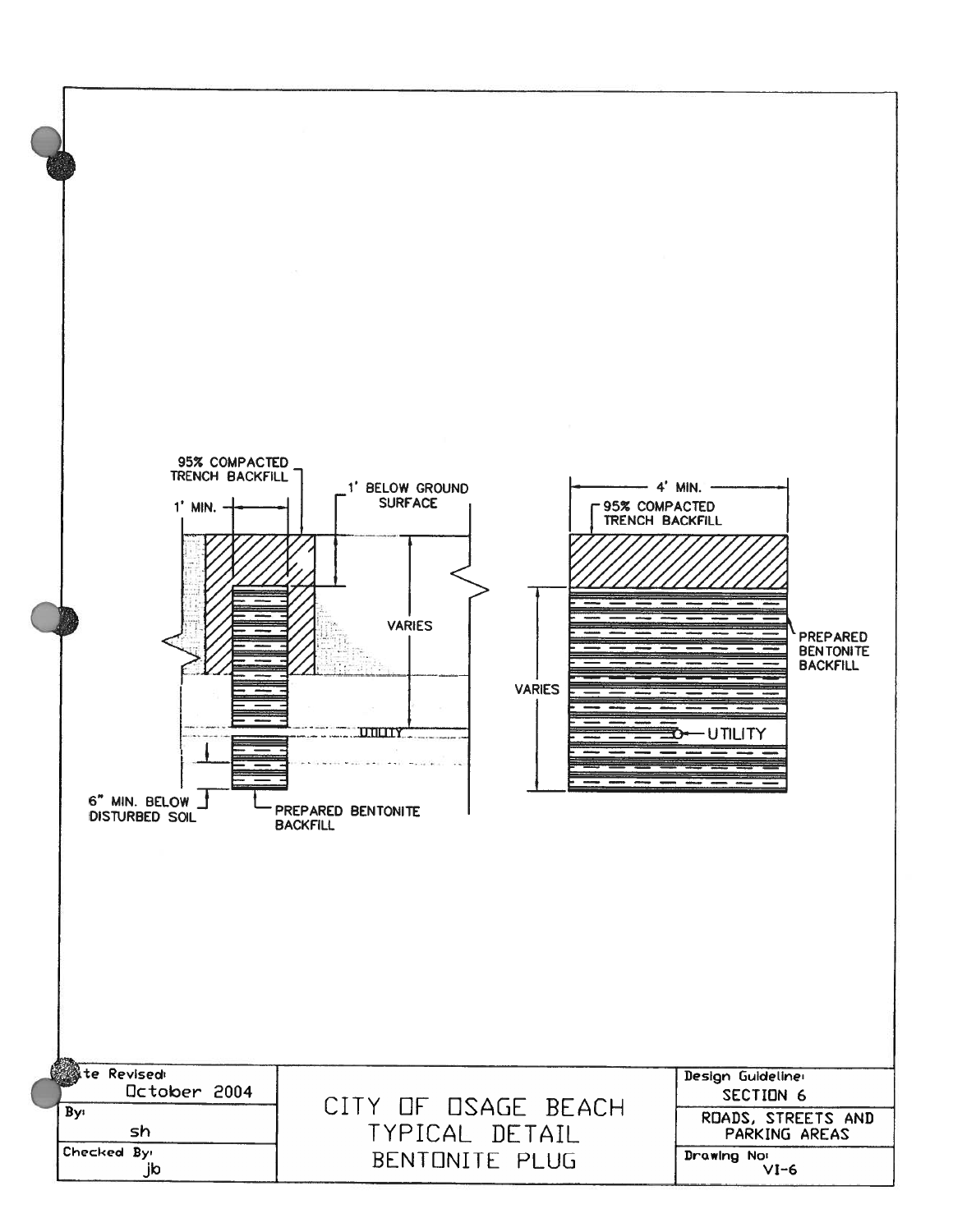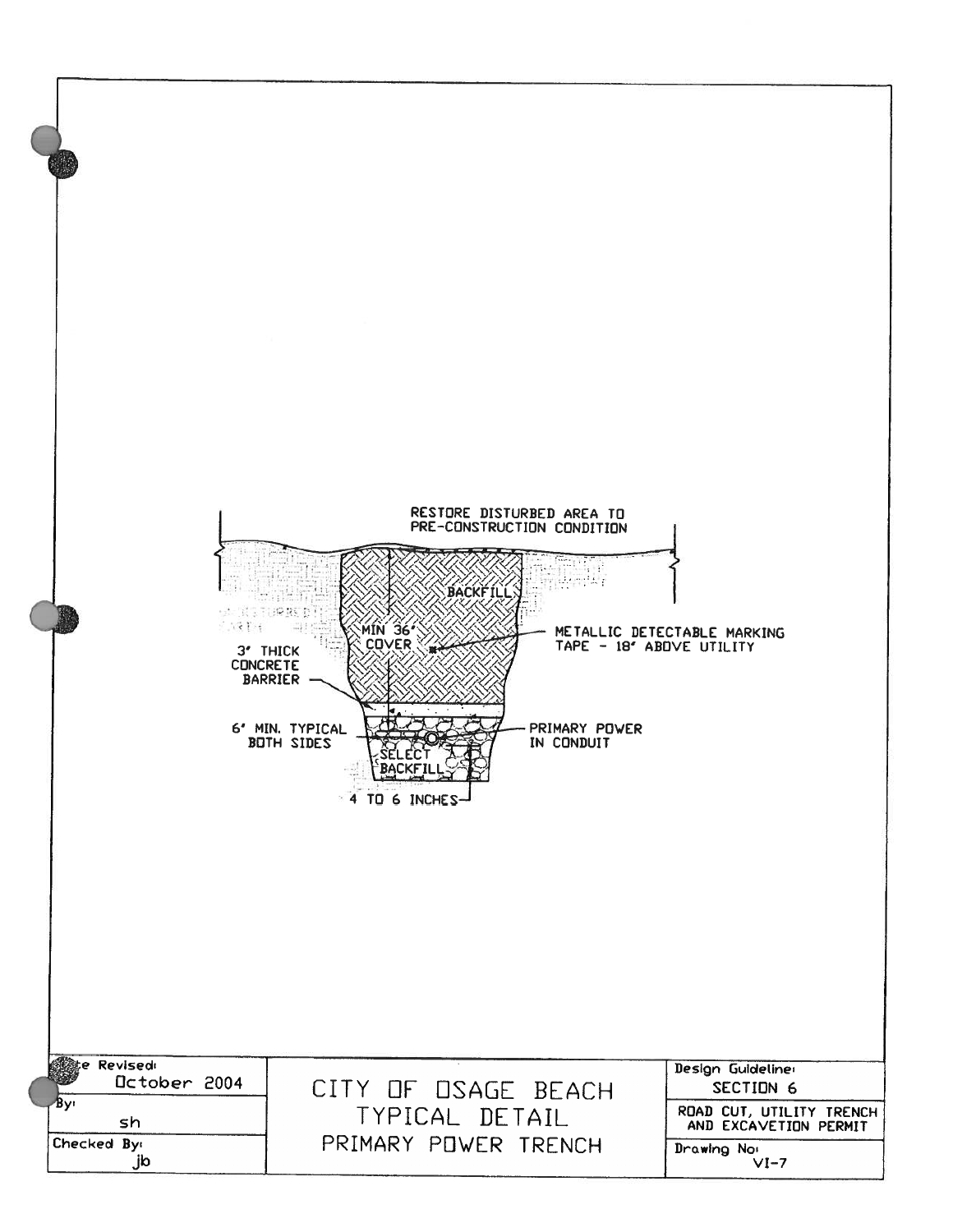![](_page_14_Figure_0.jpeg)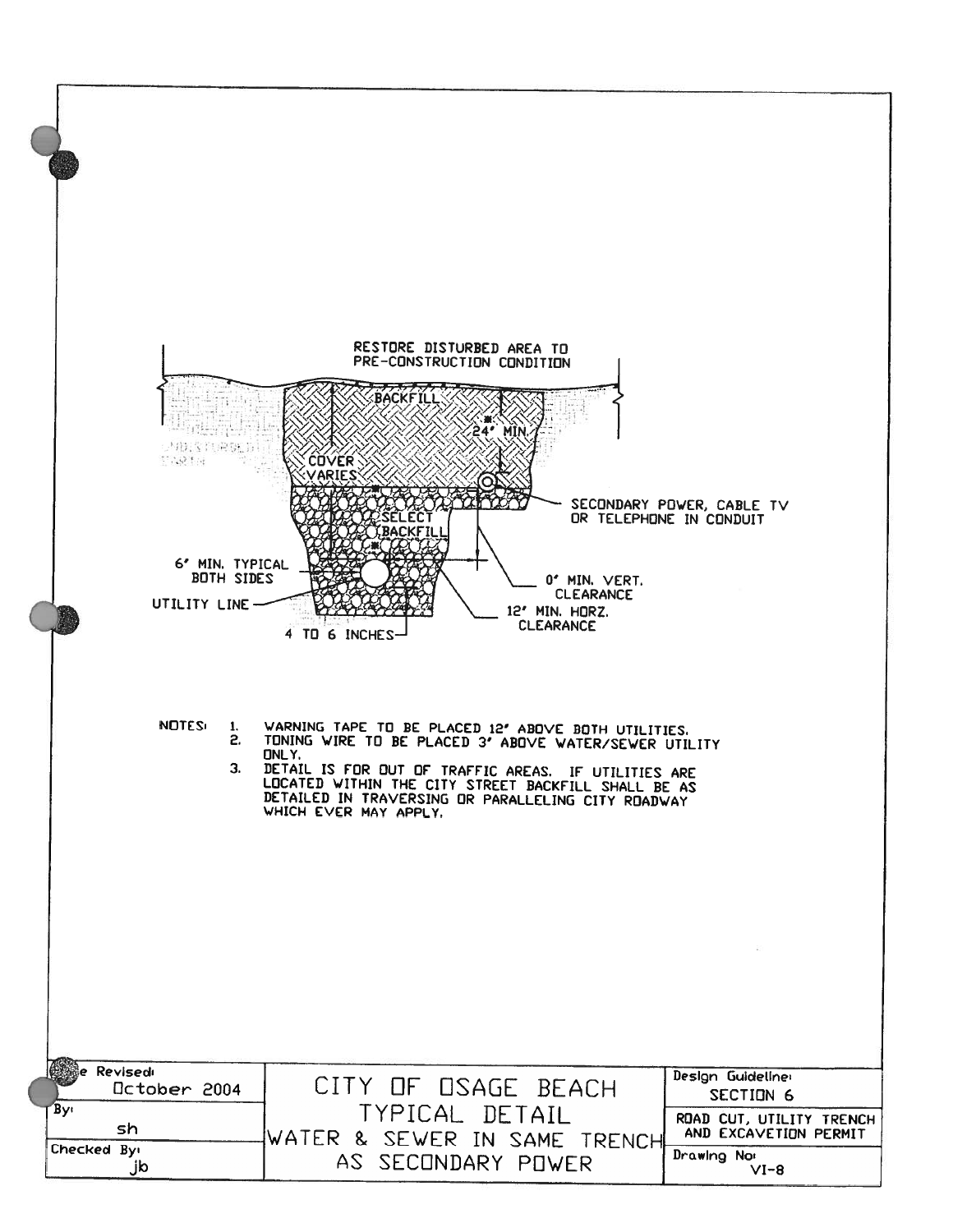![](_page_15_Figure_0.jpeg)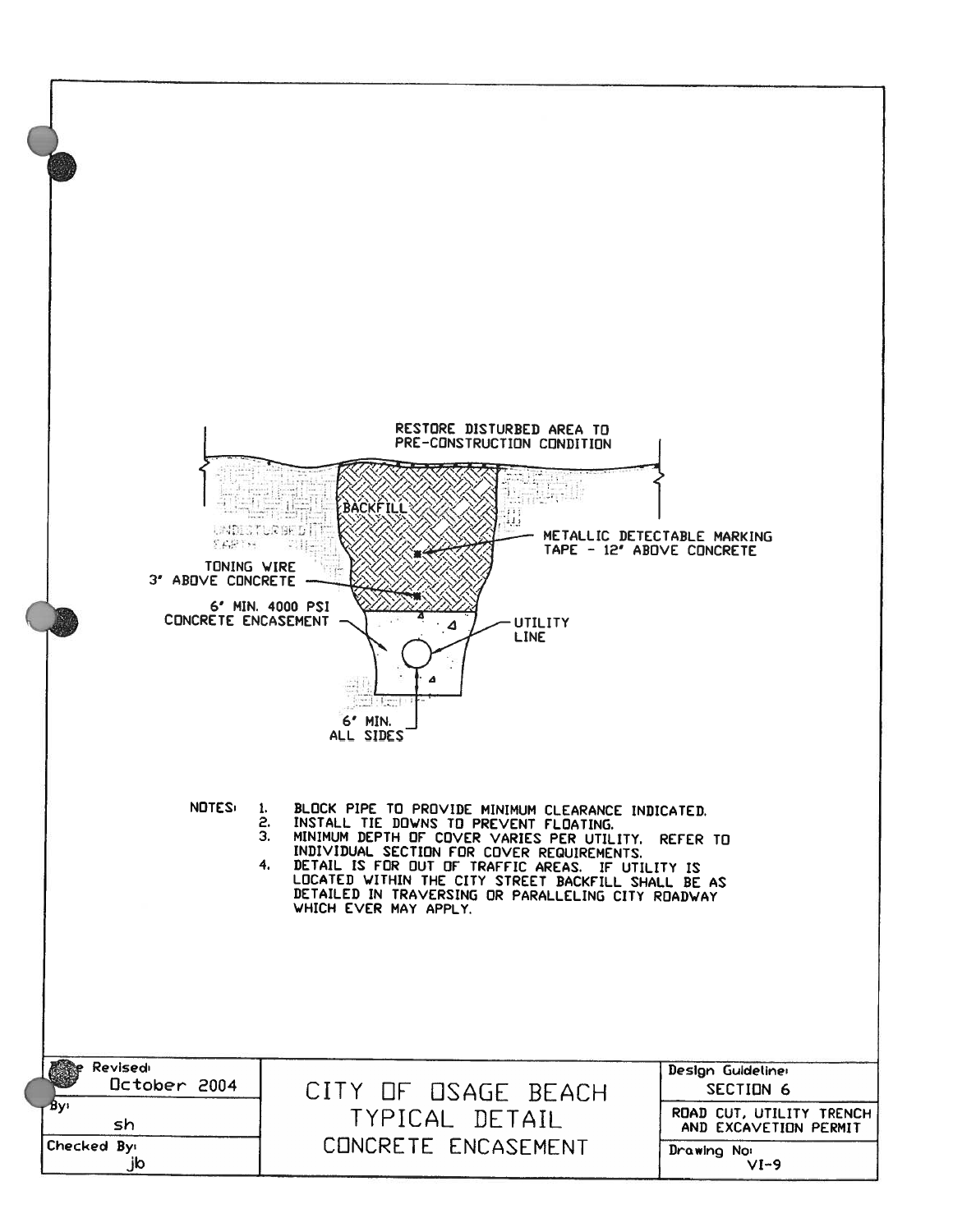![](_page_16_Figure_0.jpeg)